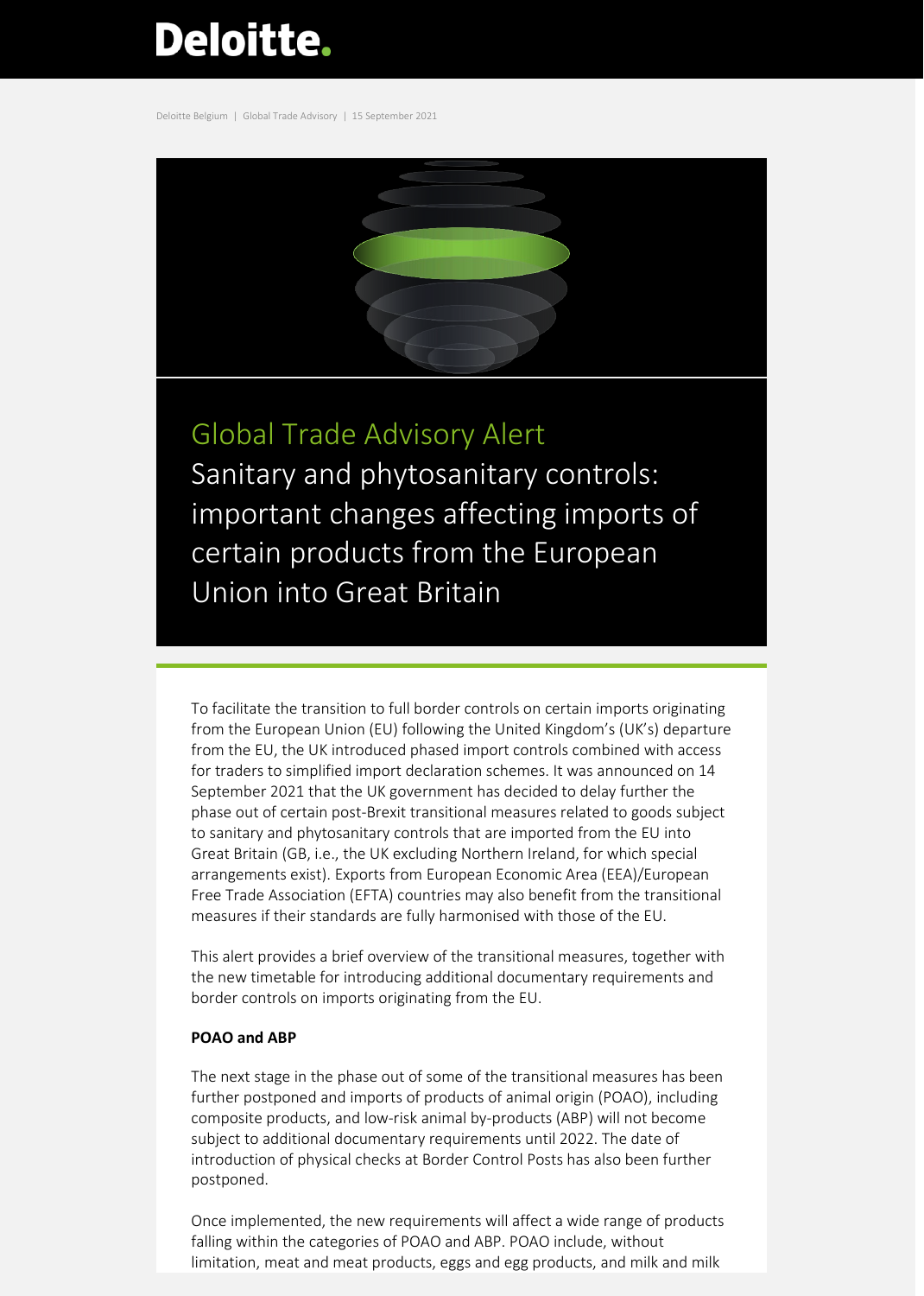products. Certain composite products containing both processed POAO and plant products as main ingredients also will be affected by the changes, e.g., stuffed pasta or food supplements. Depending on the product's composition, specific documentary requirements may apply upon import into GB. ABP are the whole or the parts of the animal body that are not intended for human consumption. Import requirements for high-risk ABP from the EU were introduced in January 2021 and will continue to apply.

#### **New timetable**

The UK government has announced a new timetable for the introduction of documentary requirements and border controls. Traders who wish to import POAO or ABP from the EU into GB will need to comply with the following two additional requirements:

- As from 1 January 2022, GB importers must register with IPAFFS (the online import of products, animals, food, and feed system used to notify the relevant enforcement authorities of imports of live animals, animal products, high risk food, and feed not of animal origin into GB) and submit import pre-notifications in advance of the arrival of the goods on GB territory. Certain commodities must only be imported from an EU Approved Establishment; and
- As from 1 July 2022, EU exporters will need to request a health certificate or other official documentation from the competent authority in the exporting country.

The additional requirement for entry via an established GB point of entry with an appropriate Border Control Post will enter into force only as from 1 July 2022.

#### **Recommended actions**

Regardless of the further postponement, EU exporters and GB importers should start assessing whether the changes will affect the products they intend to export to or import into GB from the EU and where appropriate, ensure that they are prepared to implement the new requirements. To minimise delays, origin addresses and approval numbers should be entered into IPAFFS prior to 1 January 2022.

Our Deloitte team can assist you in understanding the impact of the changes.

Deloitte's Global Trade Advisory specialists are part of a global network of professionals who can provide specialised assistance to companies in global trade matters.

#### **Contacts**

If you have any questions concerning the items in this alert, please contact your usual tax consultant at our Deloitte office in Belgium or:

- Daan De Vlieger, [ddevlieger@deloitte.com,](mailto:ddevlieger@deloitte.com) + 32 2 600 68 08
- · Nick Vandenabeele, [nivandenabeele@deloitte.com,](mailto:nivandenabeele@deloitte.com) +32 2 749 53 51
- Florentine Sneij, [fsneij@deloitte.com,](mailto:fsneij@deloitte.com) +32 2 600 64 89

For general inquiries, please contact: